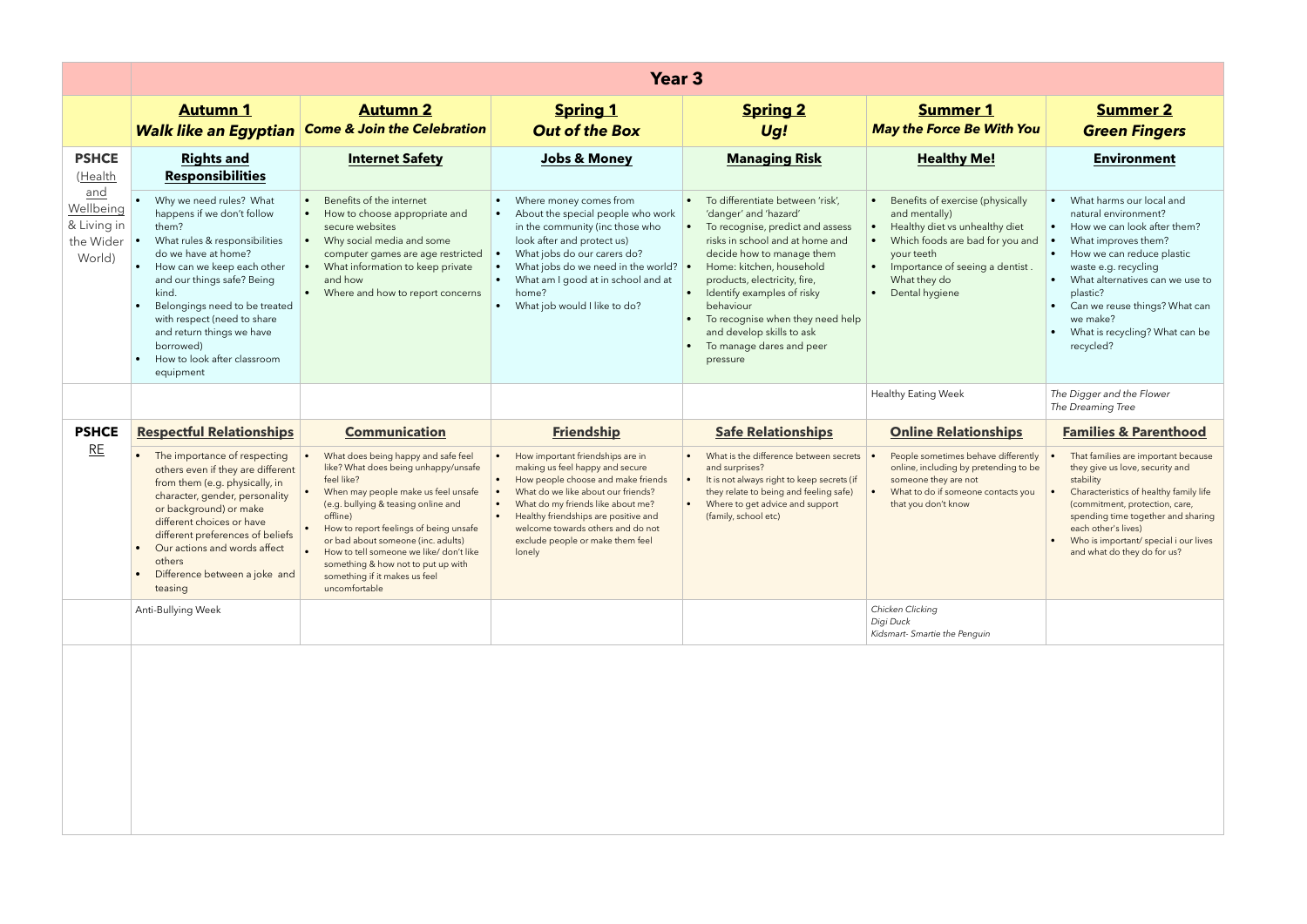|                                                        | Year 4                                                                                                                                                                                                                                                                                                                   |                                                                                                                                                                                                                                                                                                                  |                                                                                                                                                                                                                                                                                                        |                                                                                                                                                                                                                                                                                                                                                                   |                                                                                                                                                                                                                                                                                                          |                                                                                                                                                                                                                                                        |
|--------------------------------------------------------|--------------------------------------------------------------------------------------------------------------------------------------------------------------------------------------------------------------------------------------------------------------------------------------------------------------------------|------------------------------------------------------------------------------------------------------------------------------------------------------------------------------------------------------------------------------------------------------------------------------------------------------------------|--------------------------------------------------------------------------------------------------------------------------------------------------------------------------------------------------------------------------------------------------------------------------------------------------------|-------------------------------------------------------------------------------------------------------------------------------------------------------------------------------------------------------------------------------------------------------------------------------------------------------------------------------------------------------------------|----------------------------------------------------------------------------------------------------------------------------------------------------------------------------------------------------------------------------------------------------------------------------------------------------------|--------------------------------------------------------------------------------------------------------------------------------------------------------------------------------------------------------------------------------------------------------|
|                                                        | <b>Autumn 1</b><br><b>It's all Under Attack</b>                                                                                                                                                                                                                                                                          | <b>Autumn 2</b><br><b>The Spirit of Christmas</b>                                                                                                                                                                                                                                                                | <b>Spring 1</b><br><b>From Out of the Shadows</b>                                                                                                                                                                                                                                                      | <b>Spring 2</b><br><b>Window on the World</b>                                                                                                                                                                                                                                                                                                                     | <b>Summer 1</b><br><b>When Mickey Met Wallace</b>                                                                                                                                                                                                                                                        | <b>Summer 2</b><br><b>Rocky the Findosaur</b>                                                                                                                                                                                                          |
| <b>PSHCE</b><br>(Health                                | <b>Rights and</b><br><b>Responsibilities</b>                                                                                                                                                                                                                                                                             | <b>Mental Wellbeing</b>                                                                                                                                                                                                                                                                                          | <b>Community</b>                                                                                                                                                                                                                                                                                       | <b>Hygiene</b>                                                                                                                                                                                                                                                                                                                                                    | <b>Healthy Choices</b>                                                                                                                                                                                                                                                                                   | <b>Money</b>                                                                                                                                                                                                                                           |
| and<br>Wellbeing<br>& Living in<br>the Wider<br>World) | People and living things have<br>rights e.g. right to be treated<br>fairly<br>What is right & wrong<br>We need to protect these<br>Who makes laws in the UK?<br>How we can vote to choose<br>whether something should be<br>made law<br>Freedom of speech and<br>listening to others' opinions<br>• Importance of voting | Range of emotions and a scale of<br>emotions that we can experience<br>How to recognise their own and<br>others' emotions<br>Mental wellbeing is a normal part of<br>life<br>Identify what makes us feel different<br>emotions e.g. bullying makes us<br>sad<br>• Who can help us?                               | That we belong to different groups<br>and communities such as family,<br>school, Scouts, church groups<br>What we have in common with<br>$\bullet$<br>other people. How we are the same<br>How we can look after others in our<br>$\bullet$<br>community<br>What anti-social behaviour is<br>$\bullet$ | Personal hygiene (how often to<br>wash hands, body, hair)<br>How to wash our hair<br>$\bullet$<br>Why hand washing is important<br>$\bullet$<br>When we should wash our hands<br>and how<br>How germs are spread and<br>$\bullet$<br>treated                                                                                                                      | Is it an emergency?<br>Fire drills at school and home<br>How do we know when we are<br>$\frac{1}{2}$<br>Who can help us? Appropriate<br>touch<br>Basic first aid (cuts, burns, and<br>$\bullet$<br>knowing how & when to get<br>help)<br>How to reduce risk of sun stroke<br>$\bullet$<br>and sun damage | Is money important?<br>What do we need money for?<br>What do we spend money on?<br>How do we keep money safe?<br>$\bullet$<br>Good and bad places to eep<br>money (inc. a bank)<br>Choices whether to spend or<br>save money                           |
|                                                        |                                                                                                                                                                                                                                                                                                                          |                                                                                                                                                                                                                                                                                                                  |                                                                                                                                                                                                                                                                                                        |                                                                                                                                                                                                                                                                                                                                                                   |                                                                                                                                                                                                                                                                                                          | June- Money Week                                                                                                                                                                                                                                       |
| <b>PSHCE</b><br>RE                                     | <b>Respectful Relationships</b><br>Practical steps they can take in<br>a range of different contexts to<br>improve or support respectful<br>relationships<br>Different types of bullying and<br>how to get help<br>Responsibilities to look after<br>our friends and to get help if<br>they see a peer being bullied     | <b>Communication</b><br>Importance of self-respect ("pride<br>and confidence in oneself; a feeling<br>that one is behaving with honour<br>and dignity") and how this links to<br>our happiness<br>What are we good at? What do our<br>friends and family say we are good<br>at?<br>What do people like about us? | <b>Friendship</b><br>Most friendships have ups and<br>downs<br>Difficulties can be worked through<br>so that a friendships are repaired or<br>even strengthened (e.g. through<br>talking, compromise, negotiation,<br>saying sorry)<br>Resorting to violence is never right                            | <b>Safe Relationships</b><br>How to recognise who to trust and<br>who not to trust in our community<br>(online and offline)<br>What does a stranger look like?<br>How to respond safely and<br>appropriately to adults they may<br>encounter in all contexts (inc. online)<br>whom they do not know<br>What information would you share<br>with different people? | <b>Online Relationships</b><br>Same principles apply to online<br>relationships as offline, including<br>the importance of respect for<br>others (even when we have never<br>met people)<br>What is it appropriate to ask for<br>and share online and offline?                                           | <b>Families &amp; Parenthood</b><br>Other people's families<br>sometimes look different from<br>our own but we should respect<br>these differences. Other families<br>are still characterised by love<br>and care<br>The diversity of who we live with |
|                                                        | Anti-Bullying Week                                                                                                                                                                                                                                                                                                       |                                                                                                                                                                                                                                                                                                                  |                                                                                                                                                                                                                                                                                                        |                                                                                                                                                                                                                                                                                                                                                                   |                                                                                                                                                                                                                                                                                                          | The Family Book- Todd Parr<br>The Mix- Arree Chung                                                                                                                                                                                                     |
|                                                        |                                                                                                                                                                                                                                                                                                                          |                                                                                                                                                                                                                                                                                                                  |                                                                                                                                                                                                                                                                                                        |                                                                                                                                                                                                                                                                                                                                                                   |                                                                                                                                                                                                                                                                                                          |                                                                                                                                                                                                                                                        |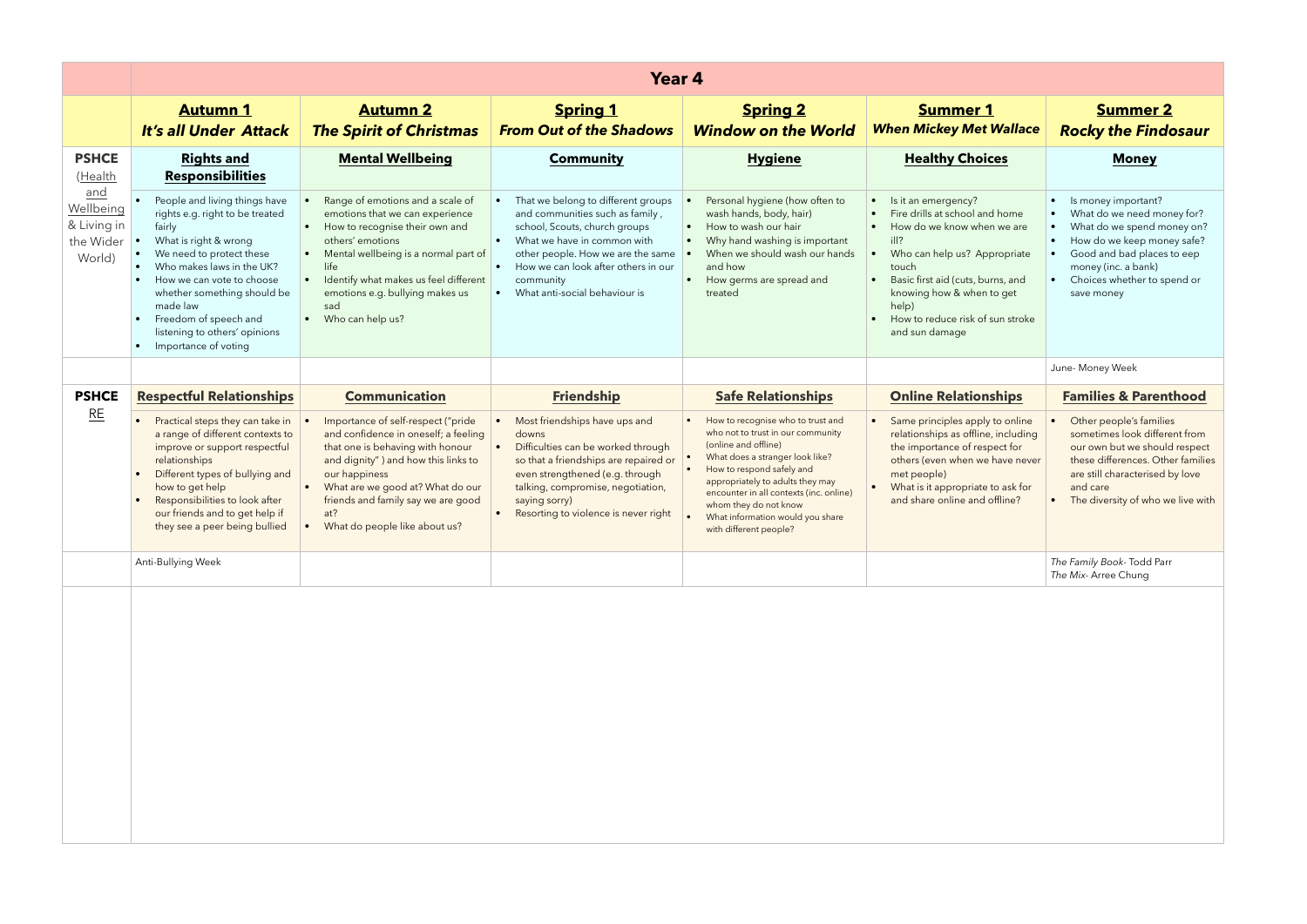|                                                        | <b>Year 5</b>                                                                                                                                                                                                                                                                                                                          |                                                                                                                                                                                                                                                                                                                                 |                                                                                                                                                                                                                                                                                                                                                                         |                                                                                                                                                                                                                                                                                                                   |                                                                                                                                                                                                                                                                                                                                                                                                            |                                                                                                                                                                                                                                                                                                                                                                                                                                                                              |
|--------------------------------------------------------|----------------------------------------------------------------------------------------------------------------------------------------------------------------------------------------------------------------------------------------------------------------------------------------------------------------------------------------|---------------------------------------------------------------------------------------------------------------------------------------------------------------------------------------------------------------------------------------------------------------------------------------------------------------------------------|-------------------------------------------------------------------------------------------------------------------------------------------------------------------------------------------------------------------------------------------------------------------------------------------------------------------------------------------------------------------------|-------------------------------------------------------------------------------------------------------------------------------------------------------------------------------------------------------------------------------------------------------------------------------------------------------------------|------------------------------------------------------------------------------------------------------------------------------------------------------------------------------------------------------------------------------------------------------------------------------------------------------------------------------------------------------------------------------------------------------------|------------------------------------------------------------------------------------------------------------------------------------------------------------------------------------------------------------------------------------------------------------------------------------------------------------------------------------------------------------------------------------------------------------------------------------------------------------------------------|
|                                                        | <b>Autumn 1</b><br><b>Bright Sparks</b>                                                                                                                                                                                                                                                                                                | <b>Autumn 2</b><br><b>Abracadabra</b>                                                                                                                                                                                                                                                                                           | <b>Spring 1</b><br>It's all Greek to me                                                                                                                                                                                                                                                                                                                                 | <b>Spring 2</b><br>This is your life                                                                                                                                                                                                                                                                              | <b>Summer 1</b><br><b>Back to the future</b>                                                                                                                                                                                                                                                                                                                                                               | <b>Summer 2</b><br><b>Spaced Out</b>                                                                                                                                                                                                                                                                                                                                                                                                                                         |
| <b>PSHCE</b><br>(Health                                | <b>Rights and</b><br><b>Responsibilities</b>                                                                                                                                                                                                                                                                                           | <b>Healthy Me!</b>                                                                                                                                                                                                                                                                                                              | Jobs                                                                                                                                                                                                                                                                                                                                                                    | <b>Growing Up</b>                                                                                                                                                                                                                                                                                                 | <b>Internet Safety</b>                                                                                                                                                                                                                                                                                                                                                                                     | <b>Managing Risk</b>                                                                                                                                                                                                                                                                                                                                                                                                                                                         |
| and<br>Wellbeing<br>& Living in<br>the Wider<br>World) | Ethical responsibility (what we<br>buy affects people and<br>animals)<br>Free range vs farmed hens<br>Fair Trade (what it is, how it<br>helps people, why fair wages<br>are important)                                                                                                                                                 | Risks associated with inactive<br>lifestyle (and what is an inactive<br>lifestyle)<br>Importance of building exercise<br>into regular routine and how to<br>Forms of exercise<br>How to plan and prepare healthy<br>meals<br>Who to see if worried about health<br>Importance of sleep for physical<br>and mental health        | What jobs do we need in the world? $\bullet$<br>• Are some jobs more important than<br>others? (what would happen if we<br>had no cleaners?)<br>What am I good at in school and at<br>$\bullet$<br>home?<br>What do my friends like about me<br>$\bullet$<br>and say I'm good at?<br>What am I interested in?<br>$\bullet$<br>What job would I like to do?<br>$\bullet$ | How we change as we get older<br>(from baby to adulthood)<br>Recognising other animals and<br>their babies, life cycles<br>How have we grown up?<br>How do we look different from<br>adults?                                                                                                                      | How to manage the amount of<br>time we spend online and on<br>digital devices<br>Risks of spending too much time<br>$\bullet$<br>on digital devices inc.late at night<br>How to recognise unkind<br>$\bullet$<br>behaviours on digital devices<br>and consider how our actions<br>affect others<br>Cyberbullying- what it is and<br>$\bullet$<br>what effect it has<br>Where and how to report<br>concerns | To recognise, predict and assess<br>risks in our local community and<br>decide how to manage them:<br>road safety, and how phones &<br>digital devices can distract us,<br>cycling, water safety, fire safety<br>Build up their resilience<br>Recognise how their increasing<br>independence brings increased<br>responsibility to keep<br>themselves and others safe<br>Identify risky, unhealthy and<br>$\bullet$<br>unacceptable behaviour<br>How to manage peer pressure |
|                                                        |                                                                                                                                                                                                                                                                                                                                        |                                                                                                                                                                                                                                                                                                                                 |                                                                                                                                                                                                                                                                                                                                                                         |                                                                                                                                                                                                                                                                                                                   |                                                                                                                                                                                                                                                                                                                                                                                                            | Canals and River Trust<br>Police visit                                                                                                                                                                                                                                                                                                                                                                                                                                       |
| <b>PSHCE</b>                                           | <b>Respectful Relationships</b>                                                                                                                                                                                                                                                                                                        | <b>Communication</b>                                                                                                                                                                                                                                                                                                            | <b>Friendship</b>                                                                                                                                                                                                                                                                                                                                                       | <b>Safe Relationships</b>                                                                                                                                                                                                                                                                                         | <b>Online Relationships</b>                                                                                                                                                                                                                                                                                                                                                                                | <b>Families &amp; Parenthood</b>                                                                                                                                                                                                                                                                                                                                                                                                                                             |
| RE                                                     | That they can expect to be<br>treated with respect by others<br>in school and in the<br>community (and what this<br>looks like)<br>That they should show respect<br>to others, including those in<br>positions of authority<br>How and where to get help if<br>they experience or witness<br>someone not being treated<br>with respect | Courtesy and manners<br>Importance of seeking permission<br>(and when we should ask<br>permission)<br>When we need to ask before we do<br>things eg. borrowing, hugging,<br>going out, (to keep ourselves and<br>others safe)<br>When to say, 'yes', 'no', 'I'll ask', 'I'll<br>tell'<br>• Important of giving in relationships | • The characteristics of a good friend:<br>mutual respect, truthfulness,<br>trustworthiness, loyalty, kindness,<br>generosity, trust, sharing interests<br>and experiences and support with<br>problems<br>Sstand up for each other if being<br>eased or bullied<br>• What do our friends do for us?<br>What are our friends like?                                      | What is privacy and why do we need<br>it?<br>What things are private?<br>What is the difference between secrets<br>and surprises?<br>When is it okay to break a confidence<br>and share a secret (even if an adult<br>made us promise to keep one)<br>Recap: When to say, 'yes', 'no', 'I'll ask',<br>'I'll tell' | Rules and principles for keeping<br>safe online inc strong passwords<br>How to recognise risks, harmful<br>content and contact<br>How to report things that make<br>us feel uncomfortable                                                                                                                                                                                                                  | Marriage represents a formal<br>and legally recognised<br>commitment of two people to<br>each other which is intended to<br>be lifelong<br>It is entered into freely                                                                                                                                                                                                                                                                                                         |
|                                                        | Anti-Bullying Week                                                                                                                                                                                                                                                                                                                     |                                                                                                                                                                                                                                                                                                                                 |                                                                                                                                                                                                                                                                                                                                                                         |                                                                                                                                                                                                                                                                                                                   |                                                                                                                                                                                                                                                                                                                                                                                                            |                                                                                                                                                                                                                                                                                                                                                                                                                                                                              |
|                                                        |                                                                                                                                                                                                                                                                                                                                        |                                                                                                                                                                                                                                                                                                                                 |                                                                                                                                                                                                                                                                                                                                                                         |                                                                                                                                                                                                                                                                                                                   |                                                                                                                                                                                                                                                                                                                                                                                                            |                                                                                                                                                                                                                                                                                                                                                                                                                                                                              |